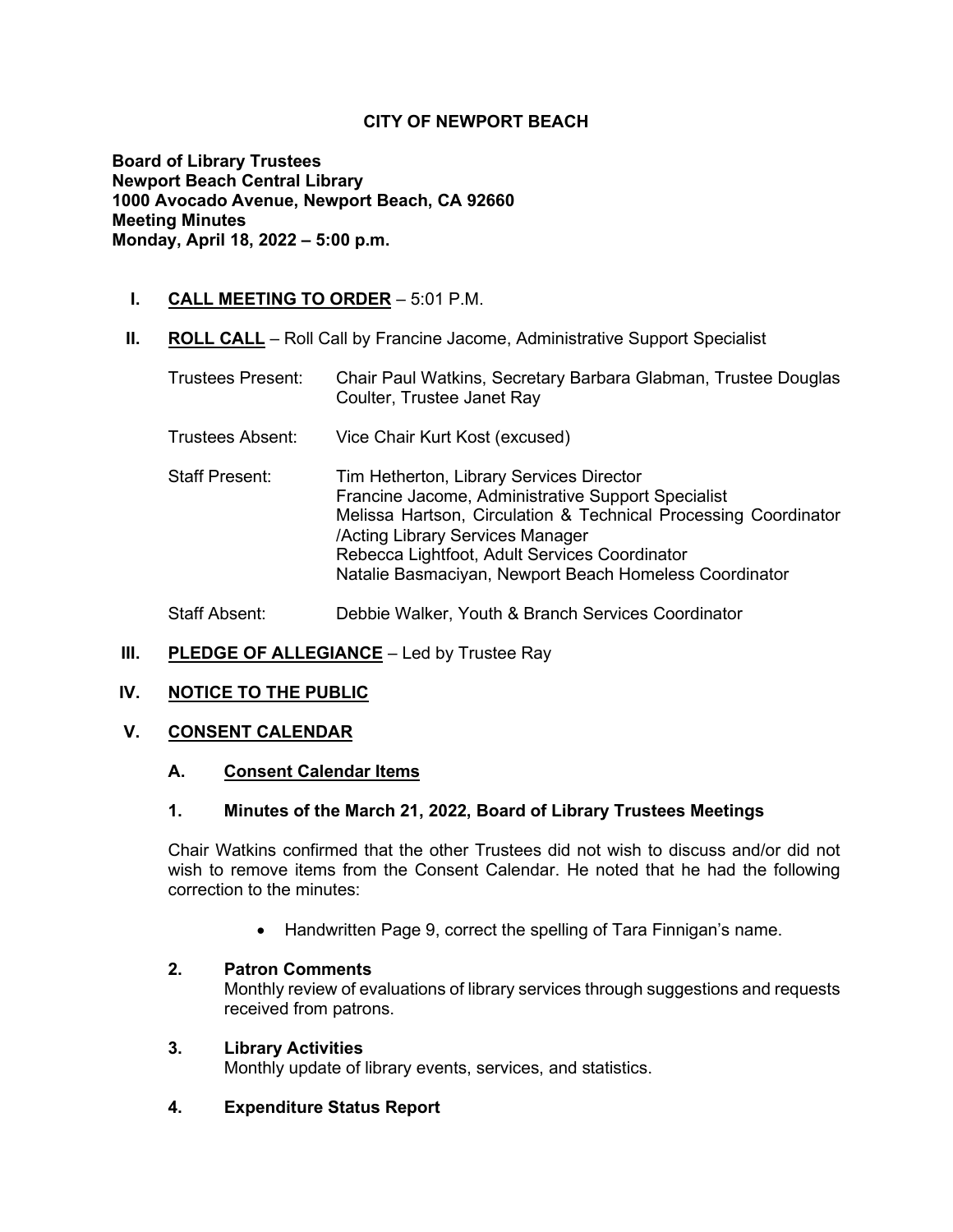Monthly expenditure status of the library's operating expenses, services, salaries, and benefits by department.

Chair Watkins noted that three-fourths into the Fiscal Year (FY) the Board of Library Trustees (BLT) is 3% underbudget.

### **5. Board of Library Trustees Monitoring List**

List of agenda items and dates for monthly review of projects by the Board of Library Trustees.

Chair Watkins called for the public comment, but there was none. He then called for a Motion.

Motion made by Trustee Coulter, seconded by Secretary Glabman, and carried (4-0-0-1) to approve the Consent Calendar with edits to the minutes of March 21, 2022.

AYES: Watkins, Glabman, Coulter, Ray NOES: ABSTENTIONS: ABSENCES: Kost

## **VI. CURRENT BUSINESS**

### **A. Items for Review**

## **14. Library Foundation Liaison Reports**

**A. Library Foundation Board** – Report on the most recently attended meeting.

Chair Watkins indicated that since Jerry Kappel was unable to attend the entire meeting the BLT would take the item out of order. Since Vice Chair Kost was absent he called for a report from Library Services Director Tim Hetherton.

Library Services Director Tim Hetherton indicated that Mr. Kappel could provide the report.

Jerry Kappel, Newport Beach Public Library Foundation (NBPLF) CEO, reported that the BLT had been provided a booklet. The NBPLF completed a digital printing of about 100 copies to initiate the campaign. The BLT also received a pledge form, but he noted it was not the form for naming opportunities. Under the Memorandum of Understanding (MOU) between the City and the NBPLF the naming opportunities belong to the City. That gift agreement is with the City Attorney's office and the NBPLF has not received any comments on it. The NBPLF is also printing a two page prospectus. From now until the Fall they will conduct a series of interviews with opinion leaders in the community where they review the booklet for reactions. They also plan to get agreement on the value of the naming opportunity. The campaign will be launched in the Fall by mid-September.

Trustee Ray requested confirmation that the City had approved the pledge form.

Mr. Kappel explained that it was not required to be approved. The MOU gives the NBPLF authority over everything but the naming opportunity.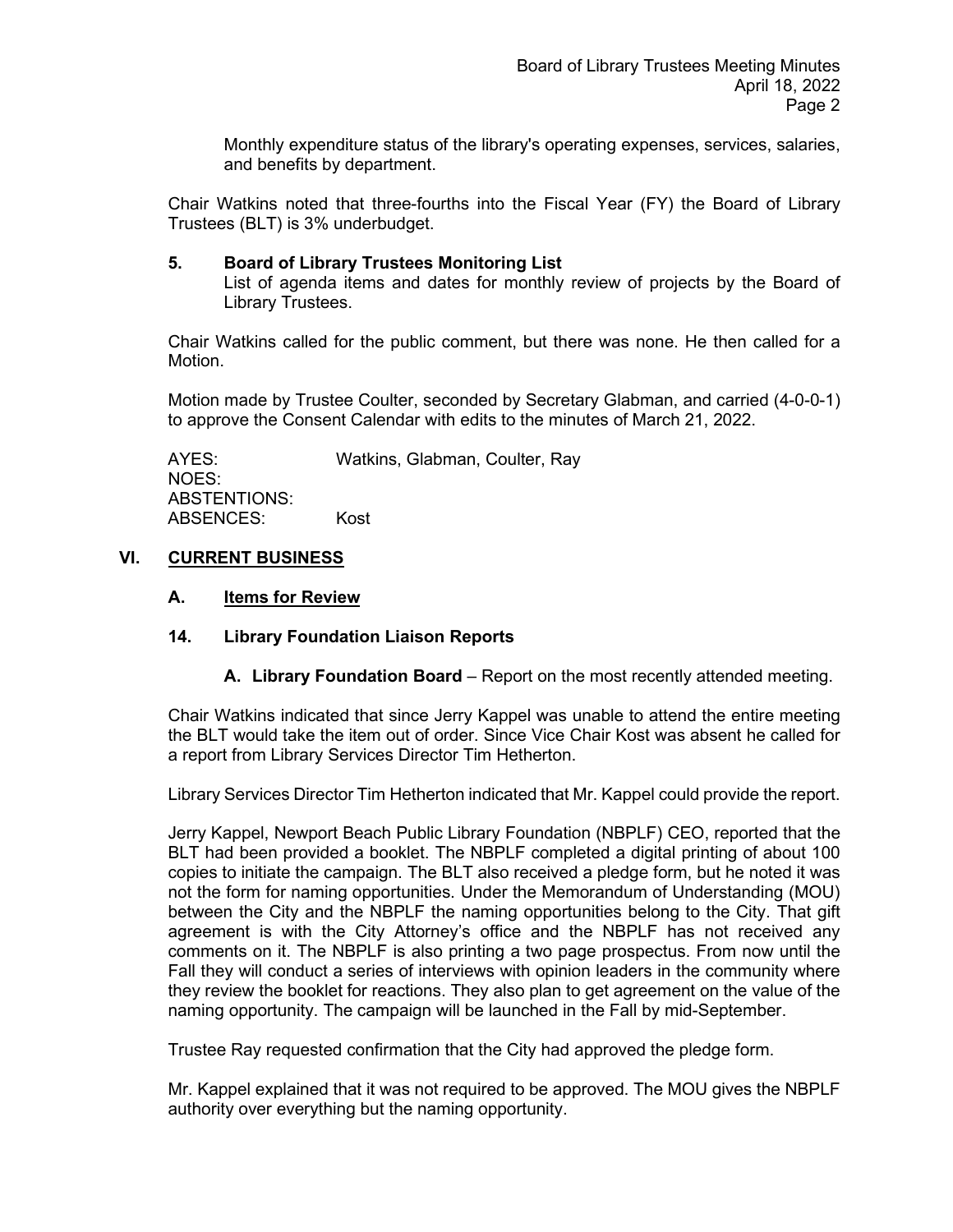Trustee Ray noted that the pledge form indicated one could pay over time.

Mr. Kappel indicated that was correct and that was also stated in the naming opportunity document.

Chair Watkins asked Mr. Kappel where the money would be held.

Mr. Kappel explained it would be in escrow until they were turned over to the City per the MOU.

Secretary Glabman questioned if people would be allowed to pay for naming rights over time.

Mr. Kappel said the estimated value of the naming rights is seven figures so that point was still in negotiation with the City. Both the pledge statement and the one that is begin negotiated for naming opportunities are irrevocable. Irrevocable pledges can be used to support a long agreement.

Chair Watkins called for BLT questions or public comment.

Rhonda Watkins, Newport Beach resident, asked if any potential donors had expressed interest.

Mr. Kappel stated that there were a number of people interested.

Chair Watkins thanked Mr. Kappel for the report and indicated the meeting would return to current business items.

#### **6. FY 2022-23 Library Services Budget**

Staff requests that the Board review and approve the FY 2022-23 operating budget for the Library.

Chair Watkins called for the staff report.

Circulation & Technical Processing Coordinator/Acting Library Services Manager Melissa Hartson reported that in February they took the preliminary budget to the City Manager and requested two program enhancements. The first was \$50,000 for library collections and \$3,000 for Corona del Mar's building and maintenance costs. Both were approved by the City Manager. Other notable changes for the next Fiscal Year (FY) are listed on Pages 32 and 33. Professional services is going up significantly as the City is contracting a new janitorial service vendor. Utilities have also increased. Finally there is a small decrease in salary and benefits due to retirements, vacancies, and new staff starting at lower salaries. She requested the BLT approve the budget and indicated she was available for questions.

Trustee Ray inquired where the program enhancements were listed.

Circulation & Technical Processing Coordinator/Acting Library Services Manager Hartson explained that they worked with the City Manager on the program enhancement requests.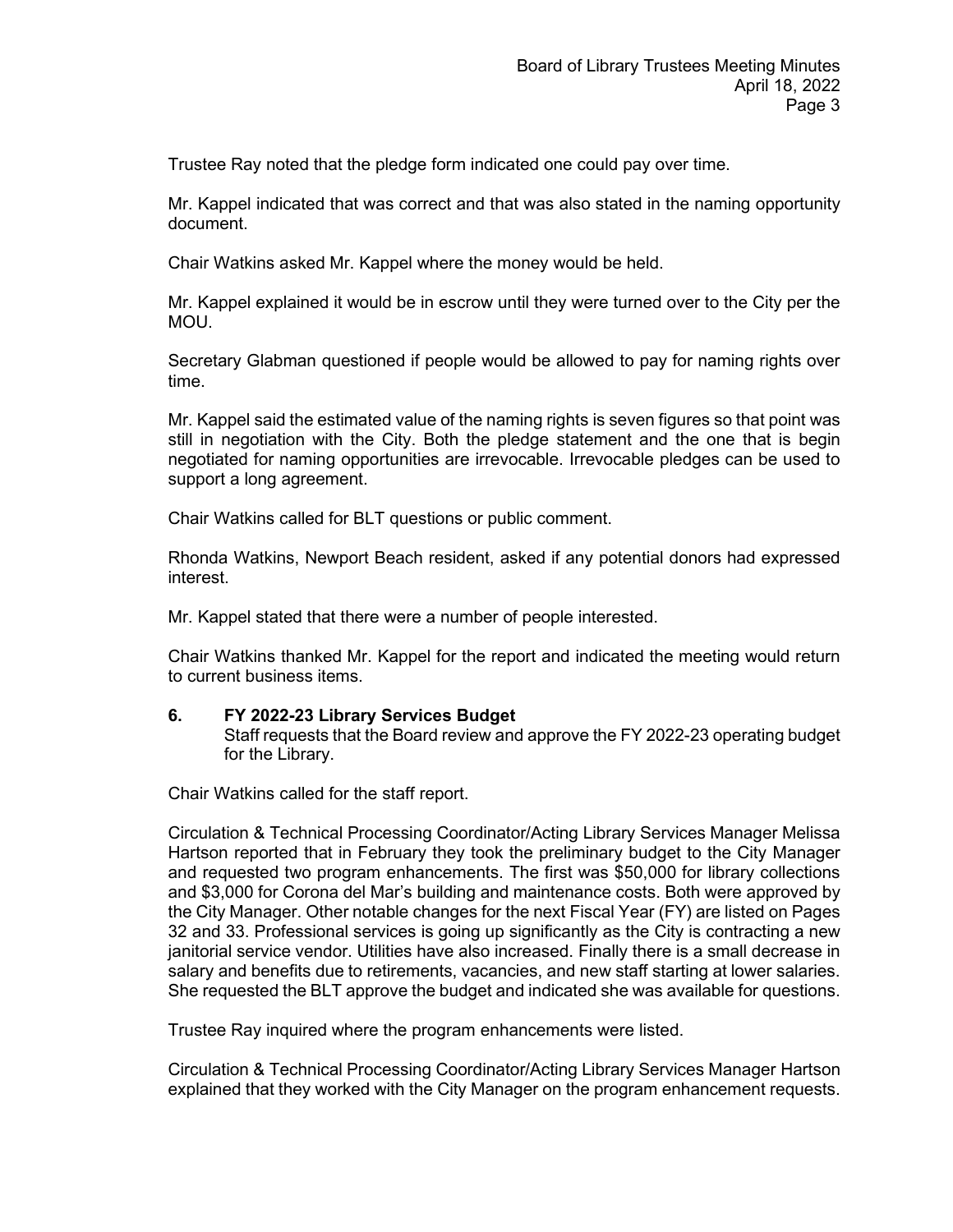They asked for \$50,000 for the Library materials budget and \$3,000 for Corona del Mar. The highlighted lines in the budget represented the increase.

Chair Watkins called for further BLT questions, but there were none. He then called the public comment, but hearing none he called for a Motion.

Secretary Glabman commented that there was a large difference in professional services.

Circulation & Technical Processing Coordinator/Acting Library Services Manager Hartson repeated that was due to the change in the City's janitorial company. Prices increased for all Library facilities. Council approved the new contract at its last meeting.

Motion made by Trustee Ray, seconded by Trustee Coulter, and carried (4-0-0-1) to approve the FY 2022-23 operating budget for the Library.

AYES: Watkins, Glabman, Coulter, Ray NOES: ABSTENTIONS: ABSENCES: Kost

#### **7. Library Materials Selection**

Staff will provide an overview of materials selection.

Chair Watkins called for the staff report.

Adult Services Coordinator Rebecca Lightfoot stated that as reported by Circulation & Technical Processing Coordinator/Acting Library Services Manager Hartson the materials budget would increase by \$50,000. The materials budget had been flat for over a decade despite the rising cost of materials. She thanked the City for approving the budget request and Circulation & Technical Processing Coordinator/Acting Library Services Manager Hartson for making the request. The goal has always been to provide a balanced and well rounded collection. They take patron requests into consideration as well as what was trending and popular and being discussed by national book clubs. Collection HQ is a software utilized by materials selectors. She referred the BLT to Page 36 to review the "collection check" or items that had not circulated in more than 4 years. Less than 10% of the collection should be in collection check and the Newport Beach numbers are well below the 10%. Dead items, or items that have not been checked out in over a year, have increased, but that might have been due to the timeframe during which the library was closed due to COVID. Accordingly, as circulation numbers increase that number should decrease. The Library's dead on arrival numbers have always been under 10%. The intention is always for new items to be circulated so that number demonstrates that they have selected the proper materials. Collection HQ recommends that no more than 10% of the collection be "grubby" or circulated more than 40 times. She felt that was harsh and that grubby items were well loved and used. Some items may have to be replaced for use and she referred the BLT to a graph on Page 37. Selectors have done a good job of replacing items in disrepair. Collection HQ also offers an "outdated check" which helps selectors update things like medical books. Certain areas of the collection need to be updated more frequently than others such as medical, legal, and travel materials.

Chair Watkins called for BLT questions.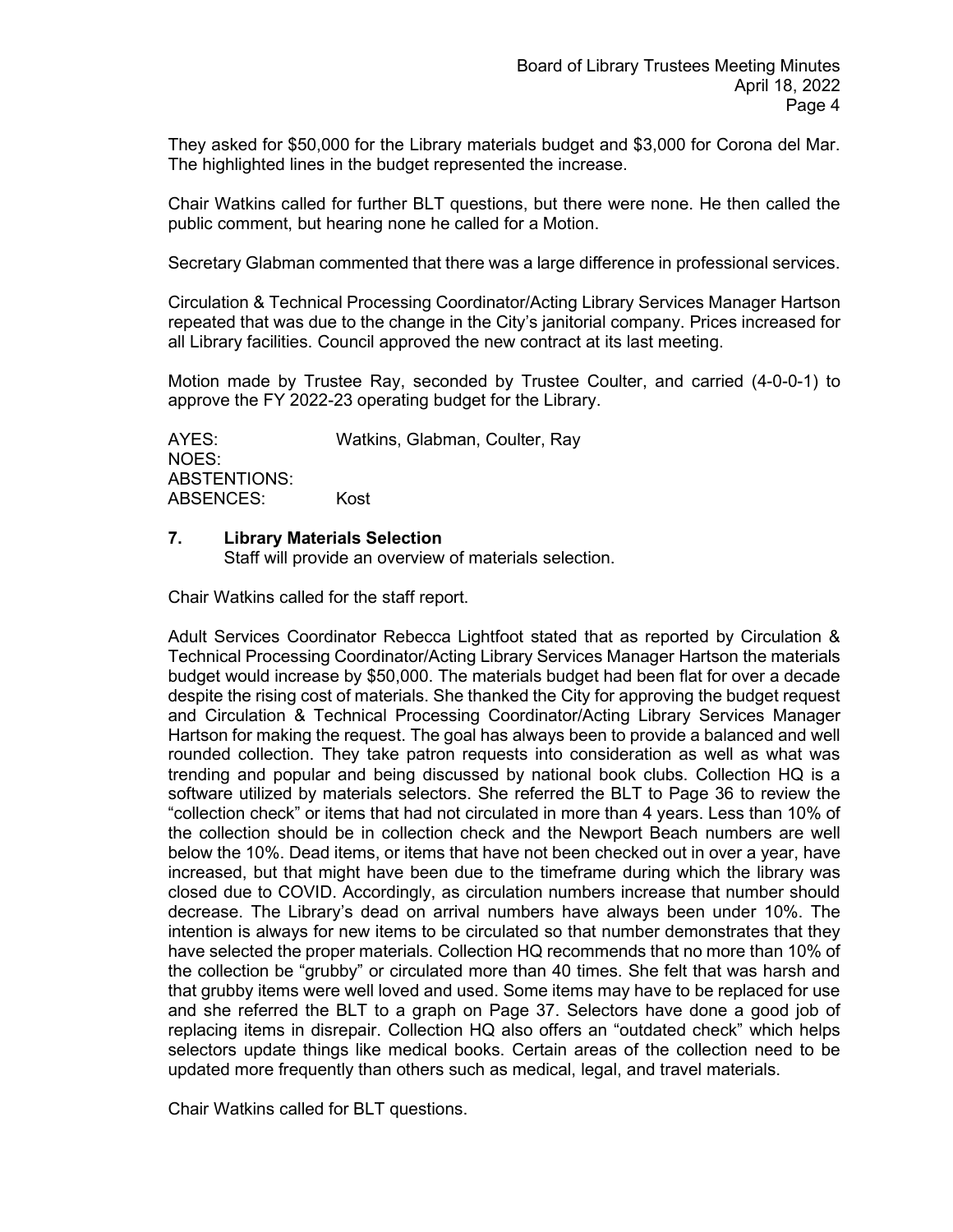Trustee Coulter commended staff on the report.

Chair Watkins called for the public comment.

Rhonda Watkins, Newport Beach resident, asked if virtual items were considered grubby items.

Adult Services Coordinator Lightfoot explained that was a different collection and that the grubby items were physical items.

Rhonda Watkins, Newport Beach resident, asked if the Library received early notification about the books selected by major book clubs.

Adult Services Coordinator Lightfoot stated that they did not.

Chair Watkins indicated that the BLT would receive and file the report and thanked staff.

#### **8. Grant Acceptance from California State Library**

Staff recommends the Board of Library Trustees approve the acceptance of a grant from the California State Library Literacy Services to support the Newport Beach Public Library's Project Adult Literacy program.

Chair Watkins called for the staff report.

Library Services Director Hetherton recommended acceptance of the grant.

Chair Watkins stated the grant was \$4,477 from the California State Library Literary Services. He called for questions or comments of the BLT or the public. Hearing none he called for a Motion.

Motion made by Secretary Glabman, seconded by Trustee Coulter, and carried (4-0-0-1) to accept the grant from the California State Library Literacy Services to support the Newport Beach Public Library's Project Adult Literacy program.

AYES: Watkins, Glabman, Coulter, Ray NOES: ABSTENTIONS: ABSENCES: Kost

#### **9. Acceptance of Donations**

Staff recommends the Board of Library Trustees approve the acceptance of multiple donations from a Library supporter and the Newport Beach Public Library Foundation to enhance the Library's materials collection.

Chair Watkins stated that there was a donation of \$50 from Caroline Roads in memory of Roger Hosage and \$500 from Bonnie Gibbons for large print collections. He called for BLT questions.

Trustee Ray asked if donors could write off the gifts.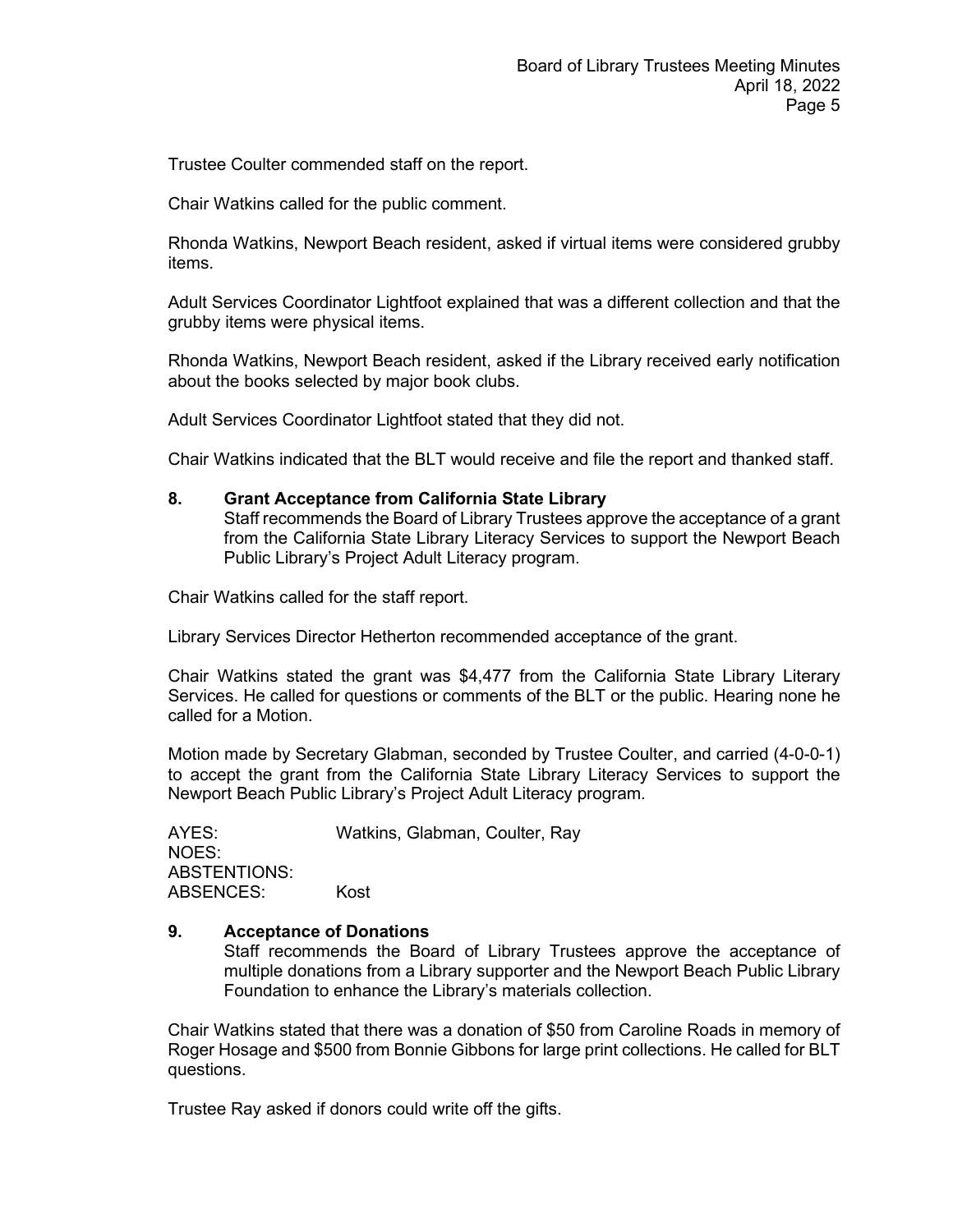Chair Watkins guessed they could.

Trustee Coulter said that they could.

Trustee Ray noted they were not a 501(c)(3).

Trustee Coulter said that he made a donation to the Friends of the Library, and he could.

Secretary Glabman indicated they were a 501(c)(3).

Library Services Director Hetherton stated that when someone donated art there was a tax form brought in by the donor. Generally art is appraised for value. In terms of books, other materials, or monetary gifts donors can claim the write off. He stated he was not giving tax advice but believed if the donation was under \$500 it was a blanket report. The City had an Internal Revenue Service (IRS) identification number for tax purposes.

Chair Watkins called for further comments, but there were none. He called for the public comment, but there was none so he called for a Motion.

Motion made by Secretary Glabman, seconded by Trustee Ray, and carried (4-0-0-1) to accept the multiple donations from a Library supporter and the Newport Beach Public Library Foundation to enhance the Library's materials collection.

AYES: Watkins, Glabman, Coulter, Ray NOES: ABSTENTIONS: ABSENCES: Kost

#### **10. Lecture Hall Update**

Trustee Ray will report on activities related to the Library Lecture Hall project.

Trustee Ray reported that she asked Chair of the ad hoc committee Jill Johnson Tucker and learned the brochure was almost complete. There will be another meeting in May 2022 and following that Bob Coffee would start the working drawings. The City Public Works Department has advised her that a sample chair was delivered to City Hall.

Chair Watkins asked if that was a sample of the fixed seating.

Trustee Ray indicated that it was and that she had a photograph for the BLT. The sample chair is in the Public Works lobby Bay 2D and is available for viewing. She then showed photographs of the chair to the BLT and indicated that the arm rests could be changed.

Secretary Glabman asked if the chair was in the fabric that the Lecture Hall would use.

Trustee Ray indicated that it was not and that there were multiple options.

Trustee Coulter asked if Trustee Ray had tried the chair.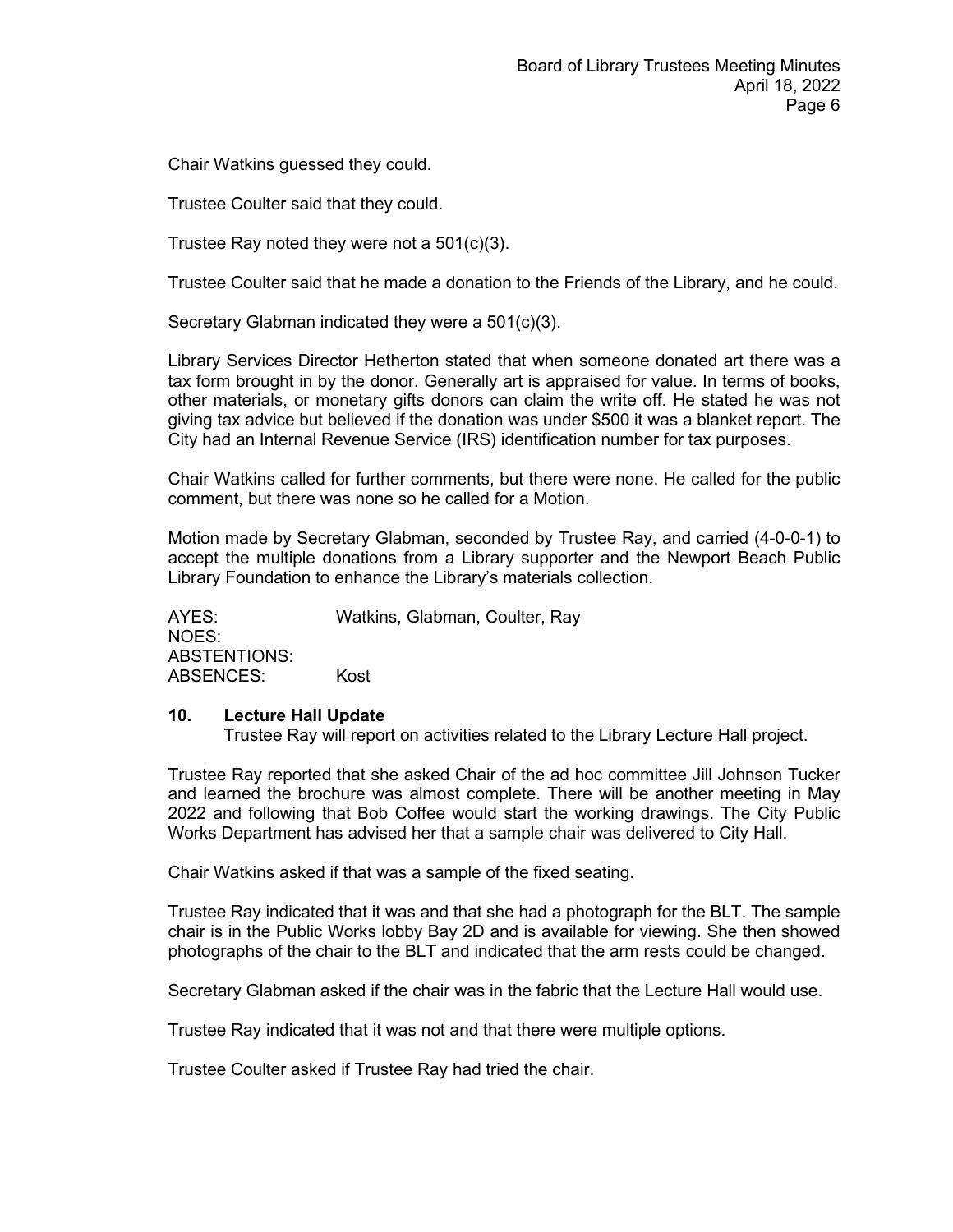Trustee Ray indicated she had not because it had just come in. she has heard it was comfortable.

Chair Watkins noted that it reclined.

Trustee Ray indicated that concluded her report.

Chair Watkins called for BLT questions or comments, but there were none. He called for public comment, but there was none. The BLT received and filed the report.

### **11. Balboa Branch Replacement Update**

Trustee Ray and staff will report on activities related to the Balboa Branch Replacement project.

Secretary Glabman indicated there was nothing new to report, but that she wanted to mention that during interviews a number of people brought up the new branch and the Lecture Hall.

Chair Watkins called for the survey results.

Library Services Director Hetherton said the results showed that people were supportive of the Library and of the new branch. They did not include the written comments to save space.

Chair Watkins called for BLT questions or comments, but there were none. He called for public comment, but there was none. The BLT received and filed the report.

## **12. COVID-19 Update**

Staff will update the Trustees on the Library's activities during COVID-19.

Library Services Director Hetherton reported that the Library was back to regular operations with programs, in person meetings, and story times as of February 2022. The Library is fully staffed with no special restrictions. Occasionally a staff member gets COVID, and the City has been good about following up on exposure. Masks are required in all City facilities for the unvaccinated and that is operating under self-attestation. The largest unvaccinated patron base are children under 5; accordingly, there are still outdoor story times at Corona del Mar and Mariners.

Chair Watkins thanked Library Services Director Hetherton for the report.

## 13. **Library Services**

Report of Library issues regarding services, patrons, and staff.

Library Services Director Hetherton reported he accidentally left the Happy Hour off the list of events. It is scheduled for Saturday, May 7, 2022. His retirement reception is scheduled for May 5, 2022. He also announced that the next BLT meeting was scheduled for May 16, 2002 and that would be his last meeting. A new Library Services Director should be in place at that point.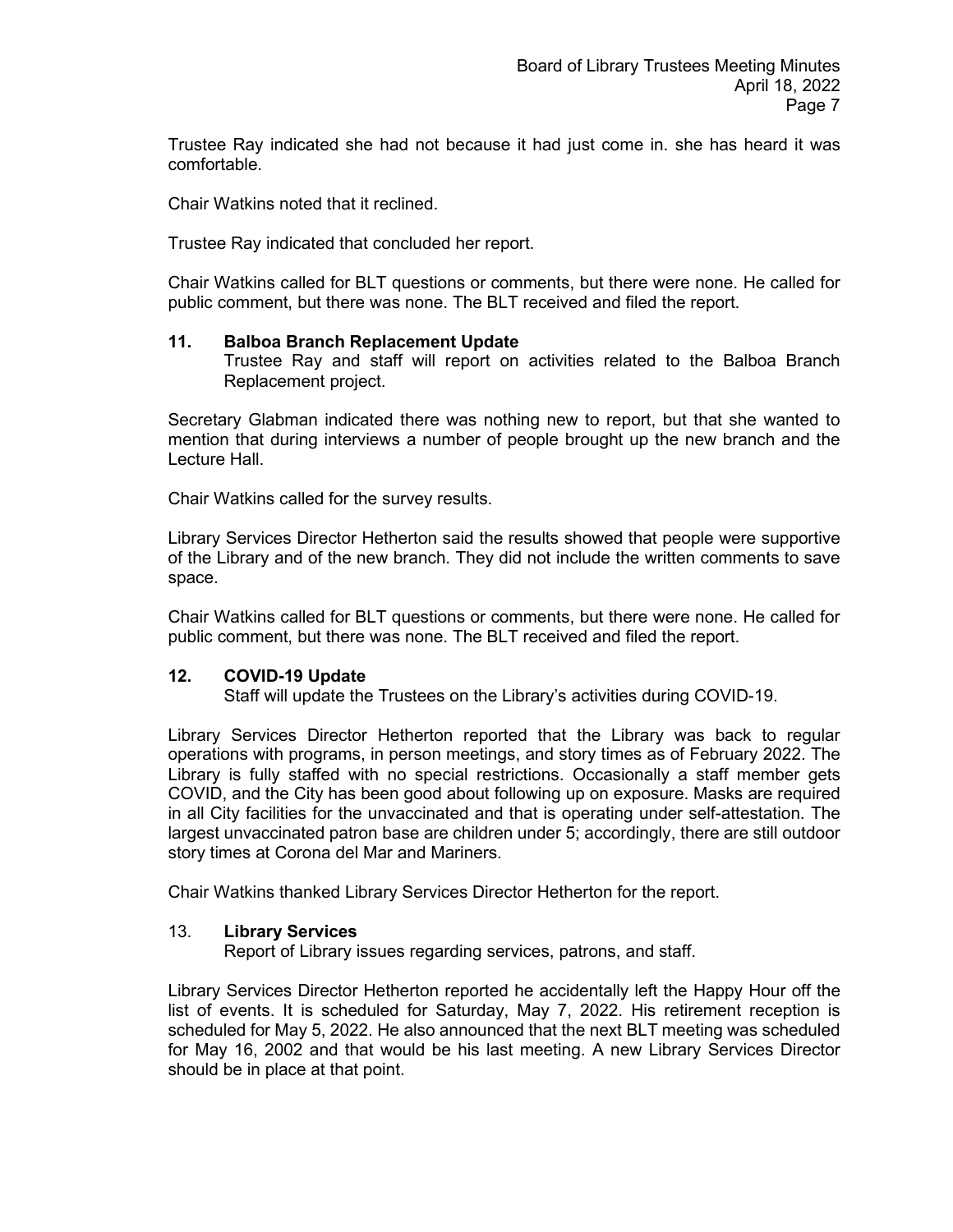Chair Watkins called for BLT questions or comments, but there were none. He called for the public comment, but there was none. The BLT received and filed the report.

# **B. Monthly Reports**

# **14. Library Foundation Liaison Reports**

**A. Library Foundation Board** – Report on the most recently attended meeting.

Handled earlier in the meeting (see above).

**B. Library Live Lectures Committee** – Report on the most recently attended meeting.

Chair Watkins stated that Page 45 contained a written report on the most recent meeting. He noted that he included the list of potential speakers although he had been asked not to do so and apologized. The next Library Live was scheduled for April 28 and was Charles Yu.

Kunga Wangmo said that they were excited about the event and noted that it would be in conversation with Judy Wu, Director of the University of California, Irvine (UCI) Humanities Center.

Secretary Glabman inquired about the marketing for Charles Yu.

Ms. Wangmo explained that their Chairs participated in Asian American organizations and were marketing with friends. Marketing materials both physical and digital have been sent out. They hope that boosts ticket sales.

Chair Watkins called for BLT or public comment, but there was none. The BLT received and filed the report.

**C. Witte Lectures Committee** – Report on the most recently attended meeting.

Secretary Glabman attended the April 7 Witte Lectures Committee meeting. The committee has three speakers lined up for 2023 and reviewed a list of speakers for the remaining spot. Collectively the Committee is looking to keep the speaker fees under \$100,000. She asked if Ms. Wangmo could speak to the budget.

Ms. Wangmo explained they were at 90% of their goal for the 2022 speakers.

Secretary Glabman explained that Ms. Wangmo had put out a survey to determine how people had heard about the Witte Lectures series. That was smart as marketing the series is crucial. 60 to 70% of those surveyed stated that they had learned about it through the Library's e-blast, another 10% from friends and family, and 10% at the Library itself. The e-blast reaches about 14,000 people with about 300 new people added a month. The last lecture was Charlotte Alter and was well attended. She was a bright, enthusiastic, and well received speaker.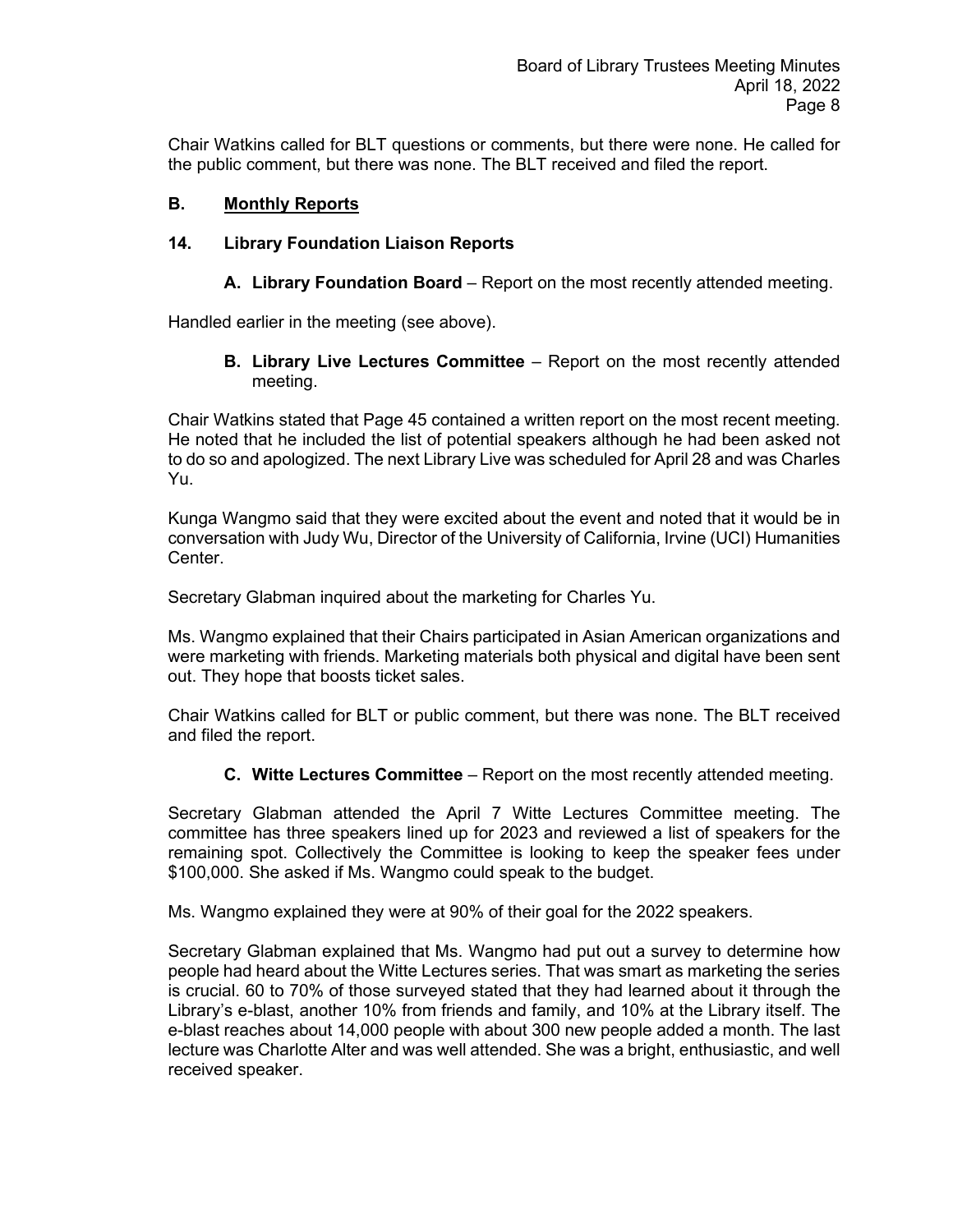Chair Watkins called for BLT or public comment, but there was none. The BLT received and filed the report.

#### **15. Friends of the Library Liaison Report**

Trustee update on the most recently attended Friends of the Library Board meeting.

Trustee Coulter reported that the March revenue was up \$15,530. He provided details about the April sale and noted that they made \$800 in memberships. The total brought in by the sale was \$5,472. He commended the organization and indicated he was pleased to attend their meetings.

Secretary Glabman inquired about any potential honors for service hours.

Trustee Coulter indicated that he did not know of any.

Secretary Glabman stated that would be nice.

Trustee Coulter agreed but noted that the people who put in excessive time were officers of the organization.

Trustee Ray indicated the Project Adult Literacy (PAL) recognized service hours.

Trustee Coulter stated that he would bring it up at the next meeting.

Library Services Director Hetherton mentioned that the Friends held a nice holiday event where they recognized people for years of service.

Trustee Coulter indicated that was correct. He noted that the Friends will not be having a luncheon in June.

Chair Watkins called for BLT questions and comments, but there were none. He called for the public comment.

Rhonda Watkins, Newport Beach resident, stated she had been in the bookstore recently and appreciated the knowledge and helpfulness of the Friends.

Chair Watkins indicated the BLT received and filed the report.

#### **16. Literacy Services Liaison Report**

Trustee update on the most recently attended Literacy Services Advisory Board meeting.

Trustee Ray repeated that there was a Happy Hour scheduled for May 7, that was almost sold out with 120 tickets purchased. Advertising has occurred through email blasts and radio spots in Laguna, since that was where the book was set. They have also hired a public relations firm to create an outreach video. Typically they have a Spring luncheon, but this year they are planning for the Fall due to COVID. Three PAL learners won the top prize in the Southern California Writer to Writer Challenge. About 30 PAL volunteers and learners attended the celebration. Everyone is encouraged to follow PAL on social media